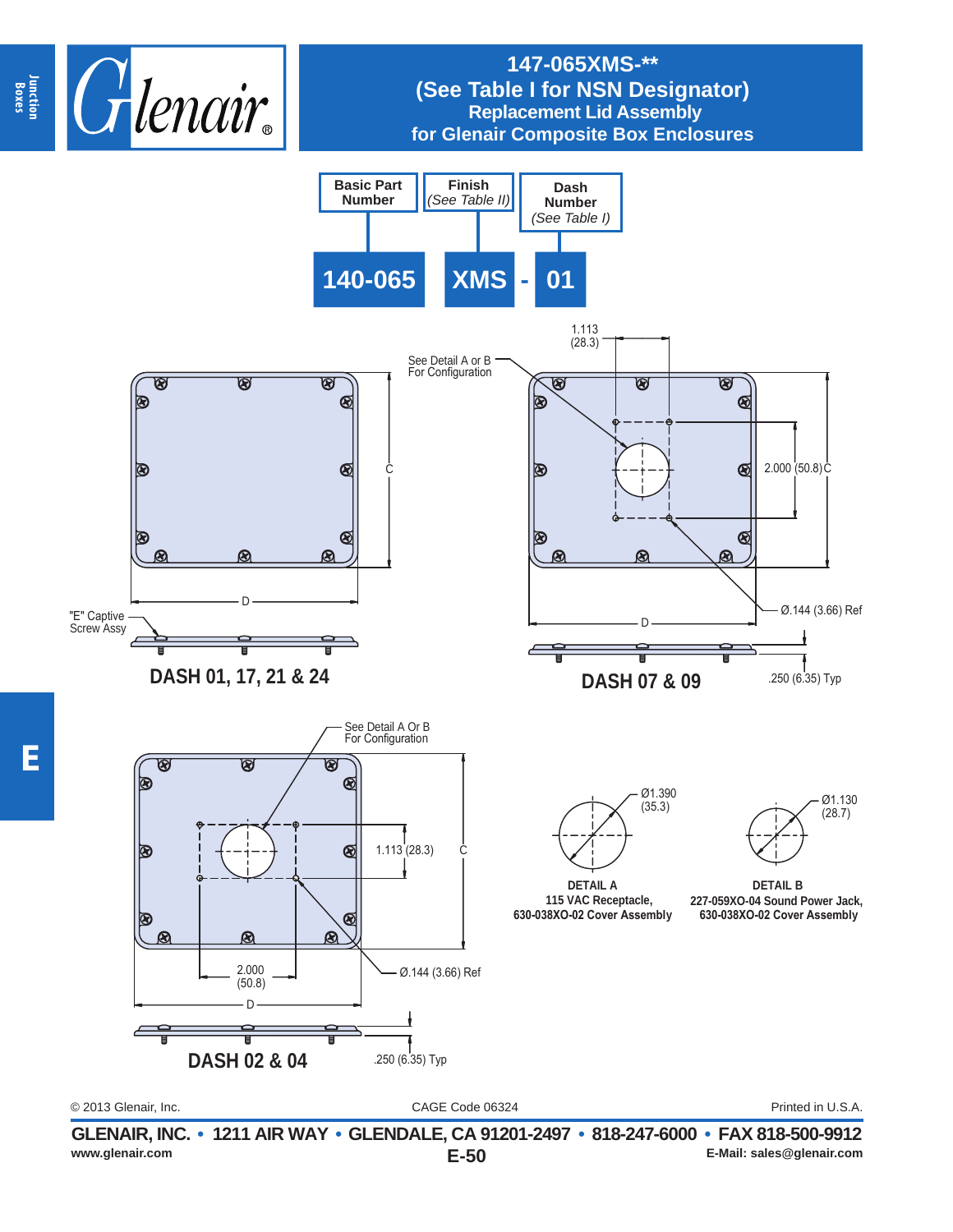#### **147-065XMS-\*\* (See Table I for NSN Designator) Replacement Lid Assembly for Glenair Composite Box Enclosures**



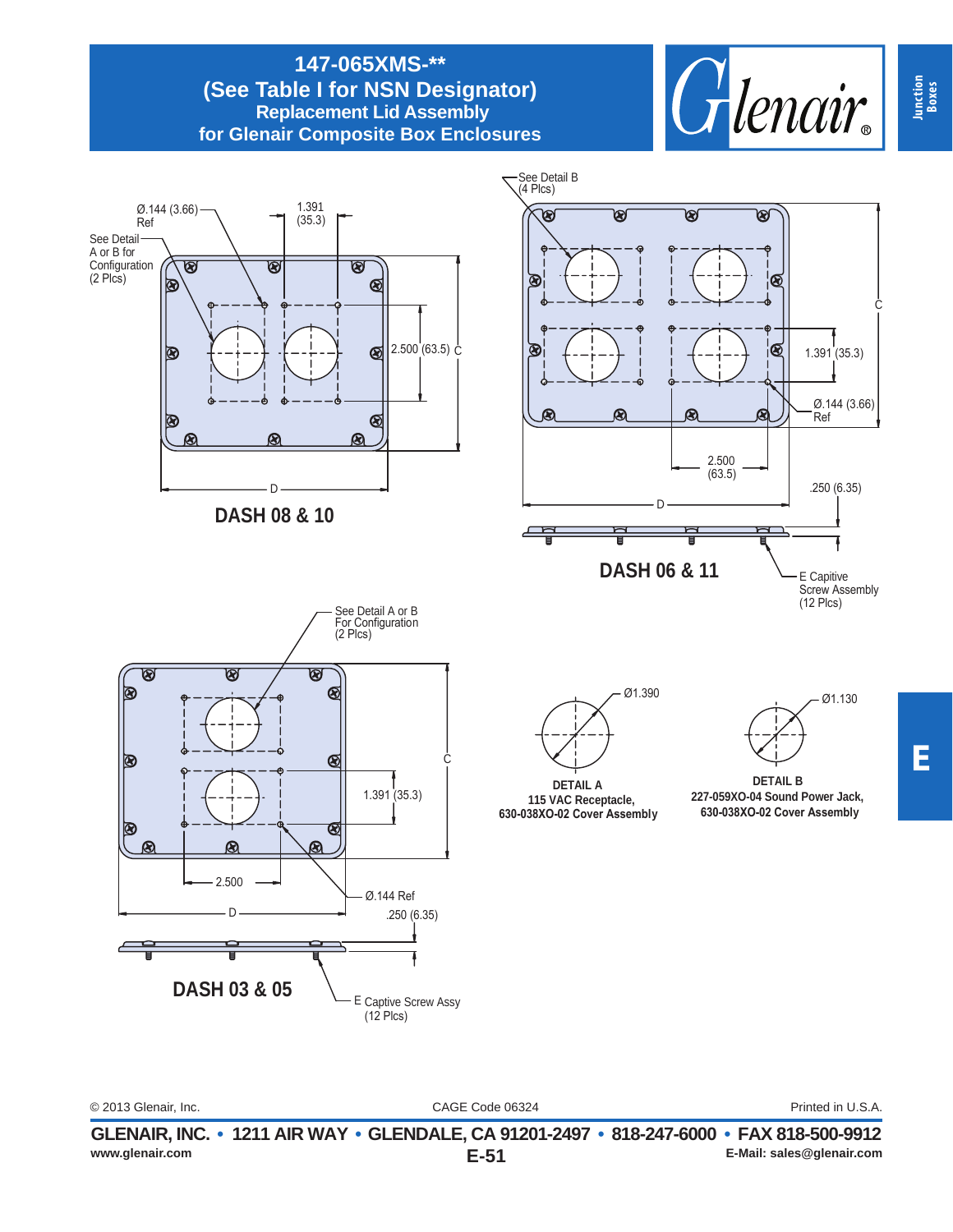

# **147-065XMS-\*\* (See Table I for NSN Designator) Replacement Lid Assembly for Glenair Composite Box Enclosures**

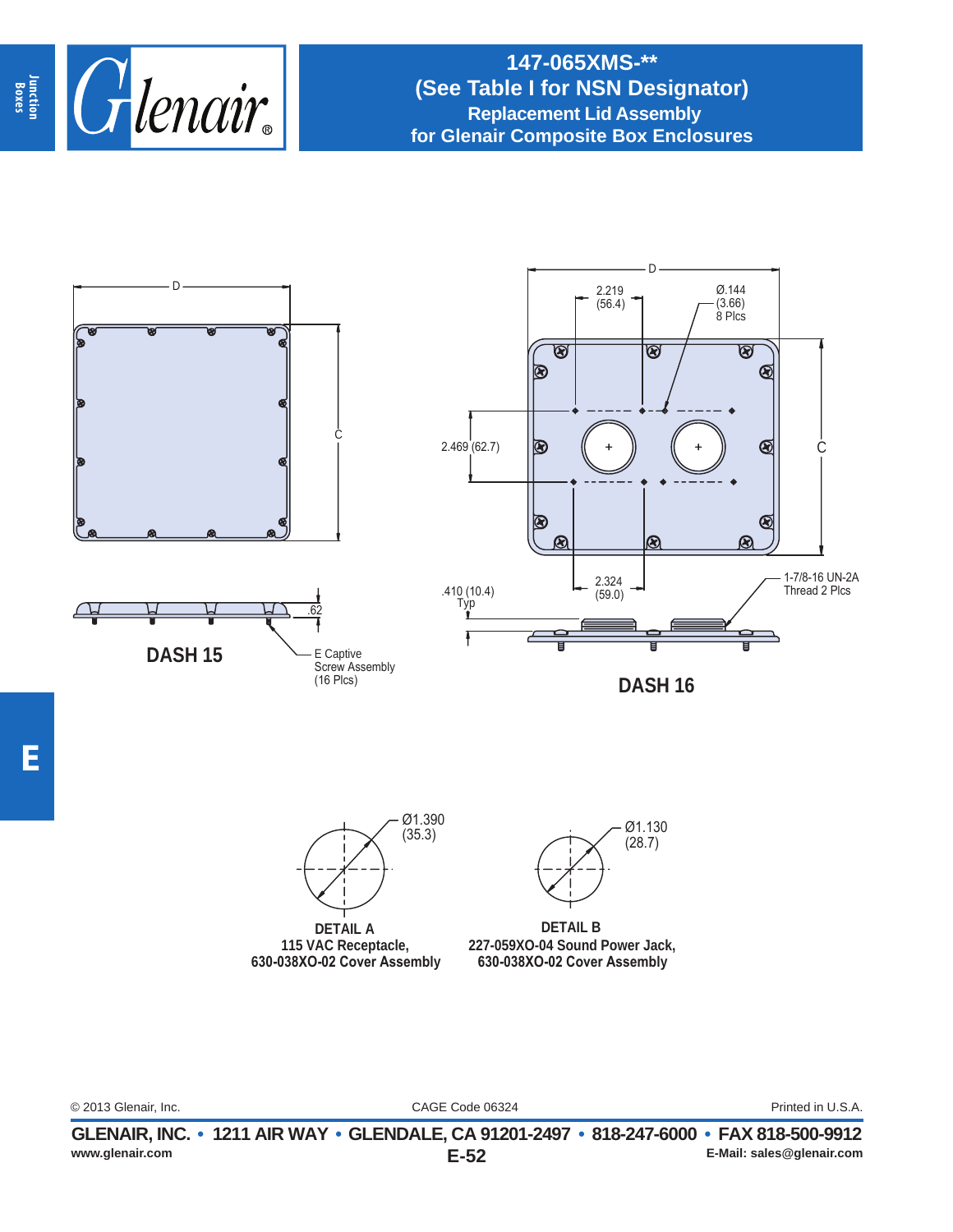### **147-065XMS-\*\* (See Table I for NSN Designator) Replacement Lid Assembly for Glenair Composite Box Enclosures**



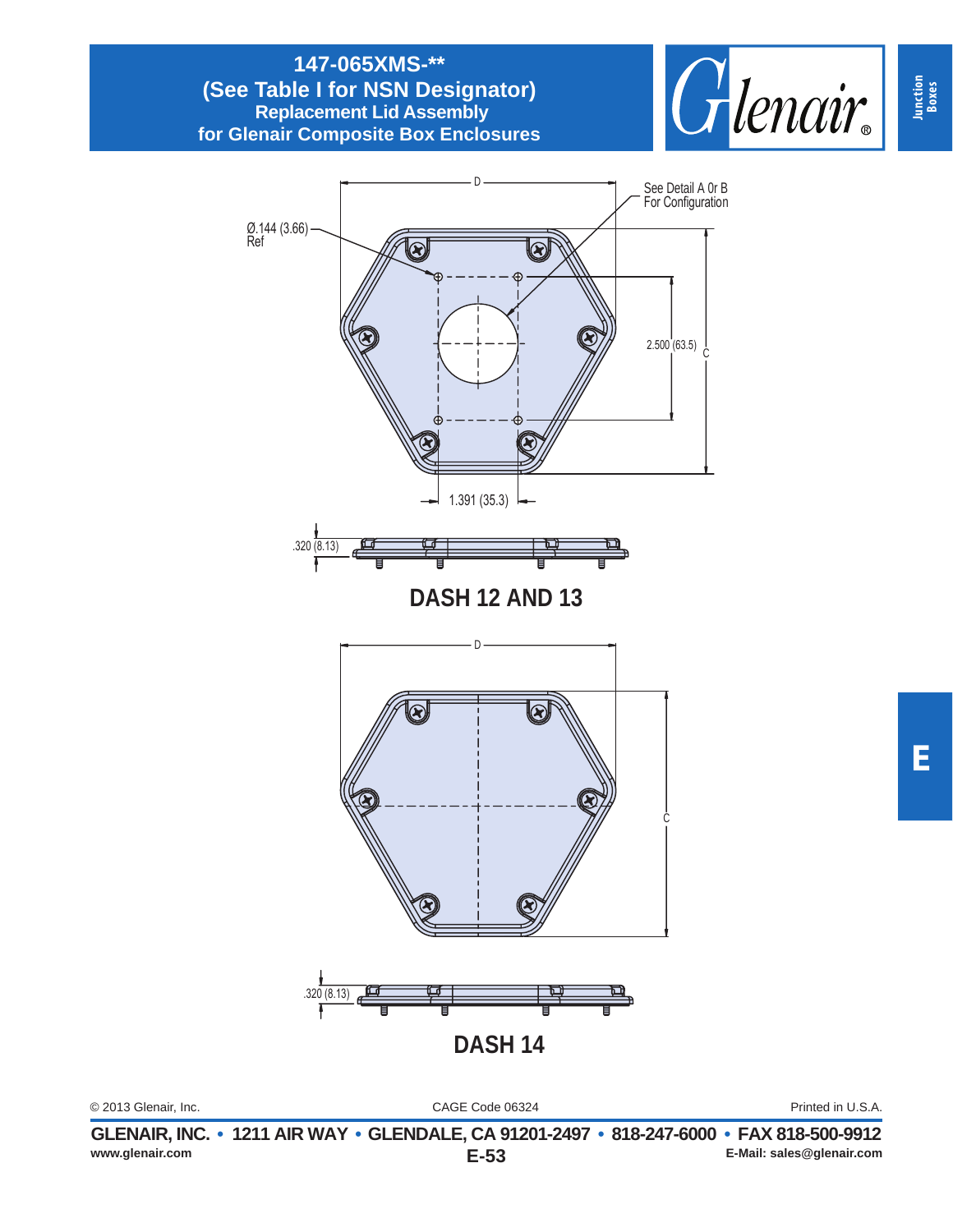

## **147-065XMS-\*\* (See Table I for NSN Designator) Replacement Lid Assembly for Glenair Composite Box Enclosures**



| TABLE II: Finish |                                                                                         |
|------------------|-----------------------------------------------------------------------------------------|
| <b>Symbol</b>    | <b>Description</b>                                                                      |
| <b>XMS</b>       | Internal Surfaces - Electroless Nickel<br>Exterior Surfaces - Unplated Light Grey Color |
| XO               | No Plating                                                                              |